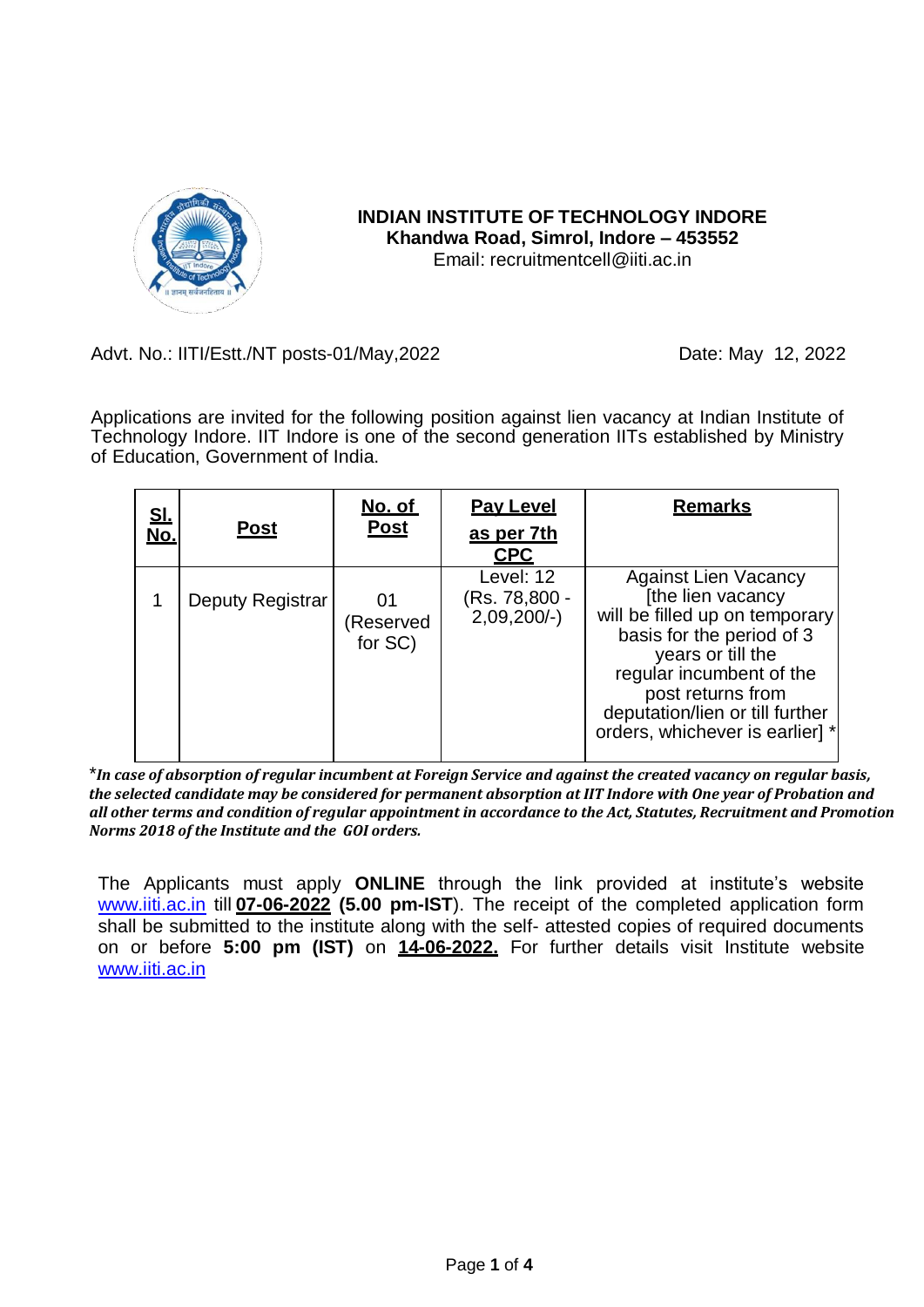## **The essential qualification and experience for the above post are as under:**

## **Deputy Registrar :01 Post (SC)**

**Qualification**: Master's Degree with at least 55% marks or its equivalent.

**Experience**: 9 years' experience as Assistant Professor in AGP of Rs. 6000/- and above with experience in educational administration,

## **OR**

Comparable experience in research establishment and/or other institutions of higher education,

#### **OR**

5 years' of administrative experience in a post carrying PB-3 with GP of Rs. 5400/- (i.e. Level 10 as per 7<sup>th</sup> CPC) or equivalent in Government / Government Research Establishments / Universities / Statutory Organizations / Organization of high repute.

**Pay**: Pay Level: 12 (Rs.78,800 - 2,09,200/-) (Pay Scale: Rs.15,600-39,100/- with Grade Pay of Rs. 7600/- as per 6th CPC).

#### **Upper age limit**: 50 Years

#### **General Instructions:**

1. The applicants must apply online at **<http://iiti.ac.in/recruitments/non-teaching-recruitment>** till **07-06-2022 (5.00 pm IST**) **and printout of the application form by affixing recent pass port size photo shall be submitted to institute along with self-attested copies of required documents**on or before **5.00 pm** on **14-06-2022** to the postal address mentioned below . Institute will not be responsible for any postal delay or application lost in transit.

#### **Recruitment Cell, Abhinandan Bhawan Indian Institute of Technology Indore,Khandwa Road, Simrol, Indore – 453552, India**

- 2. Since the post is reserved for SC category, there is no application fee.
- 3. Candidates who have not acquired the requisite educational qualification on the closing date ofreceipt of application need not apply.
- 4. Candidates are advised to fill their correct and active e-mail addresses in the online application as all correspondence will be made by the Institute through e-mail only. Test/Interview schedule will be communicated through the e-mail id in due course to the candidates in their registered e-mail. No separate letter (hard copy) will be sent for this purpose. Further, for any updates, please visit the Institute website regularly, for subsequent amendments in the advertisement and results.
- 5. The candidates applying for the post should ensure that they fulfill all the eligibility conditions for the post. Their admission to any stage of the selection process will be purely provisional subject toconfirmation that they satisfy the prescribed eligibility conditions. Mere issue of registration certificate / call letter to the candidate will not imply that his/her candidature has been found eligible.
- 6. All the details furnished in the online application will be treated as final and no changes shall be entertained. The responsibility of entries in the application form lies with the applicant.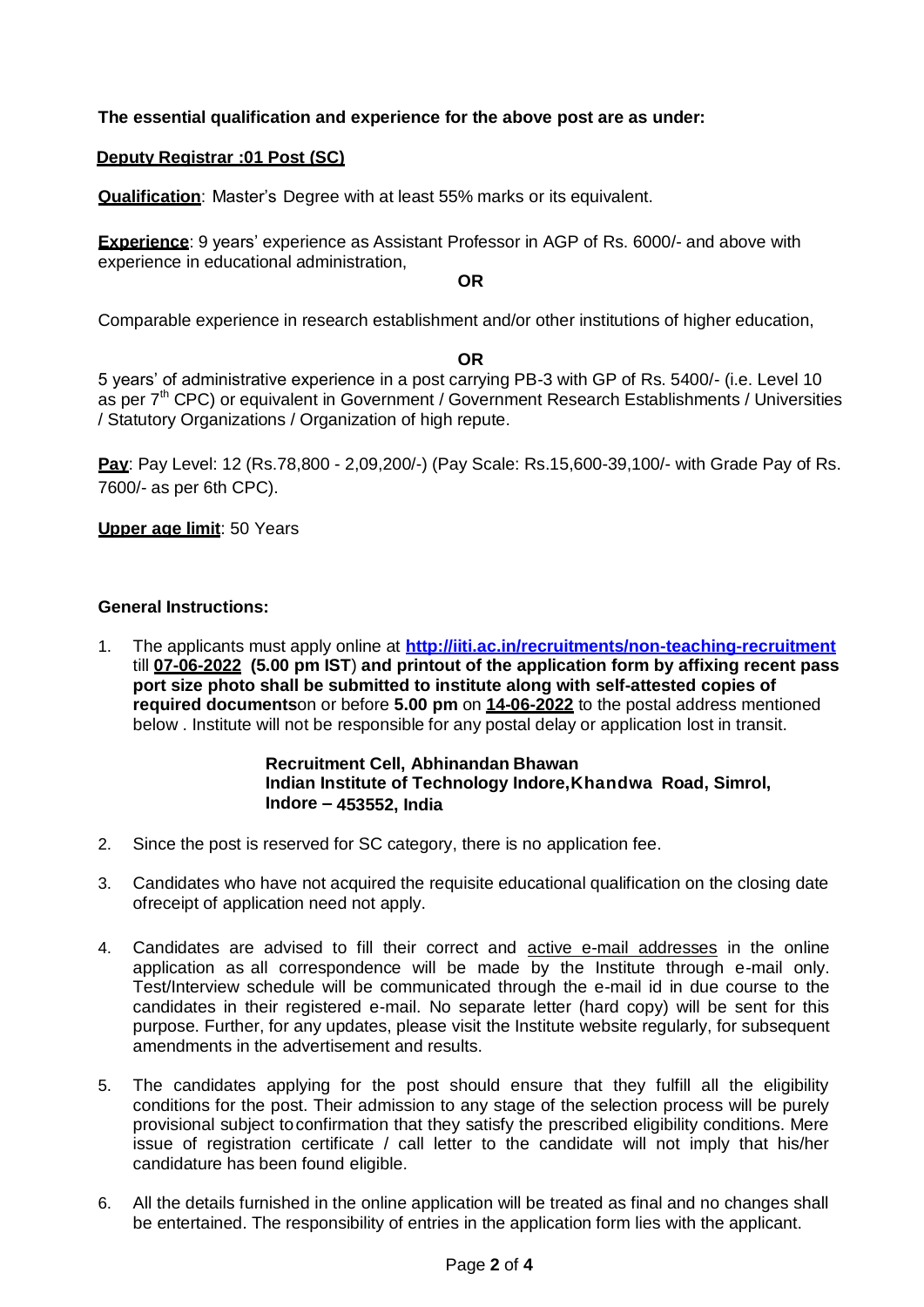- 7. Persons employed in Government/Semi Government Organizations/Autonomous Bodies should process their application through proper channel and submit NOC with vigilance clearance. Those who are unable to process their application through proper channel may submit 'No Objection Certificate (NOC)' mentioning clearly regarding vigilance clearance from their present employer during the time of interview. However, they should submit an undertaking with their application that the NOC would be submitted at the time of interview. Direct application from such candidates without undertaking will not be entertained.
- 8. Age relaxation will be given as per Government of India norms. Candidates claiming age relaxation should submit their self-attested copy of relevant certificate issued by competent authority as per Government of India norms along with the application form, in support of their claim.
- 9. Eligibility of candidate with regard to age, qualification & experience shall be calculated/ consideredwith reference to last date of the online application, as per criteria specified in the advertisement.
- 10. Persons with Disabilities (PWD) with minimum 40% disability under the specified categories as perGovernment of India rules are encouraged to apply under the reservation category for the advertised posts.
- 11. All the appointees including in-service candidates shall be governed by the New Pension Scheme(NPS) introduced by the Govt. of India.
- 12. Candidates are advised to attach a duly signed list of enclosures with the application form.
- 13. Any subsequent amendments/modifications etc. on this matter will be notified in the **institute website only** which may be referred to by the interested candidates' regularly. Issuance of amendments/modifications in the newspapers is not obligatory on the part of the institute.
- 14. Institute reserves the right to not to fill up /cancel the post advertised without assigning any reason.
- 15. Candidature of applicant shall be subjected to verification of testimonials at any subsequent stage. If a candidate is found ineligible at any stage of recruitment process, he/she will be disqualified, his/her candidature will be cancelled and if selected, appointment may be cancelled. Hiding any information or submitting false information may lead to cancellation of candidature at any stage of recruitment.
- 16. In case the last date fixed for receipt of applications is declared a holiday, next working day shallbe deemed to be the last date for receiving the applications.
- 17. Only screened-in applicants will be called for written test / interview as the case may be.No interim correspondence whatsoever will be entertained from candidates regarding conduct and result of interview and reasons for not being called for interview.
- 18. Short-listed candidates for written test / interview and finally selected candidates only will be informed individually via e-mail correspondence on their registered e-mail apart from uploading the list of shortlisted/selected candidates on the institute website.
- 19. The Institute shall have the right to restrict the number of candidates to be called for interview on the basis of qualifications and experience higher than the minimum prescribed or any other criteria that it may deem fit.
- 20. No TA/DA shall be paid to the candidates for attending the written test / interview.